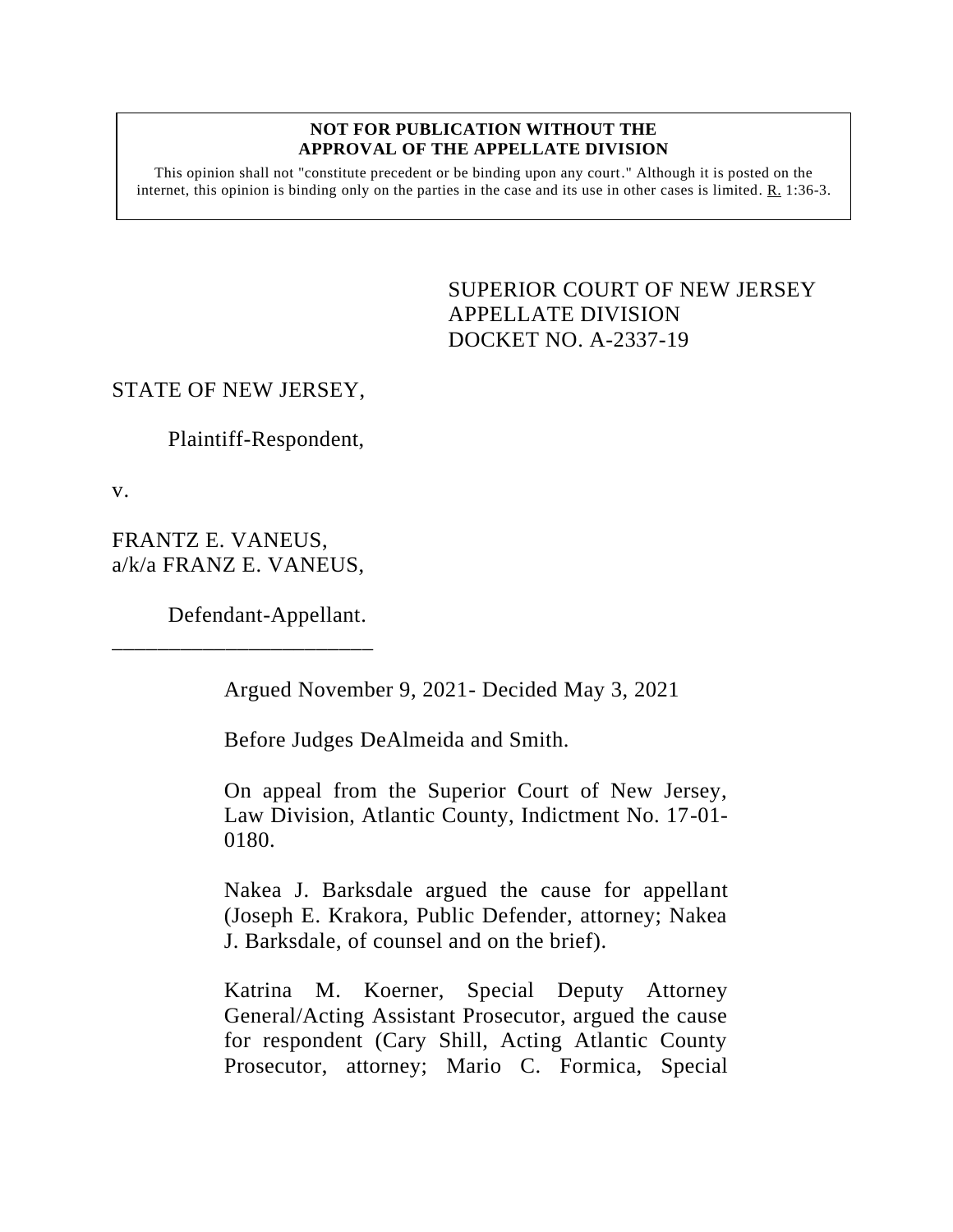Deputy Attorney General/Acting Assistant Prosecutor, of counsel and on the brief).

## PER CURIAM

After a jury trial, defendant Frantz E. Vaneus was convicted of seconddegree theft by deception, N.J.S.A. 2C:20-4, and second-degree passing a bad check, N.J.S.A. 2C:21-5. The court sentenced defendant to concurrent sevenyear terms and ordered him to pay restitution in the amount of \$37,000. Defendant appeals his conviction and sentence, arguing that: (1) the State's multiple references at trial to defendant's financial situation were unduly prejudicial and violated his rights to a fair trial; (2) the judge ordered him to pay restitution without making adequate factual findings concerning his ability to pay; and (3) the judge erred during sentencing by failing to apply mitigating factor five. We reject defendant's arguments and affirm.

### I.

## A.

On July 16, 2015, defendant purchased a three-carat diamond ring from Tiffany and Company (Tiffany's) in Atlantic City. To finance his purchase, defendant applied for financing from Tiffany's. Defendant informed Dina Buttino, a Tiffany's salesperson, that he did not have sufficient funds in his bank account prior to submitting his financing application. Defendant partially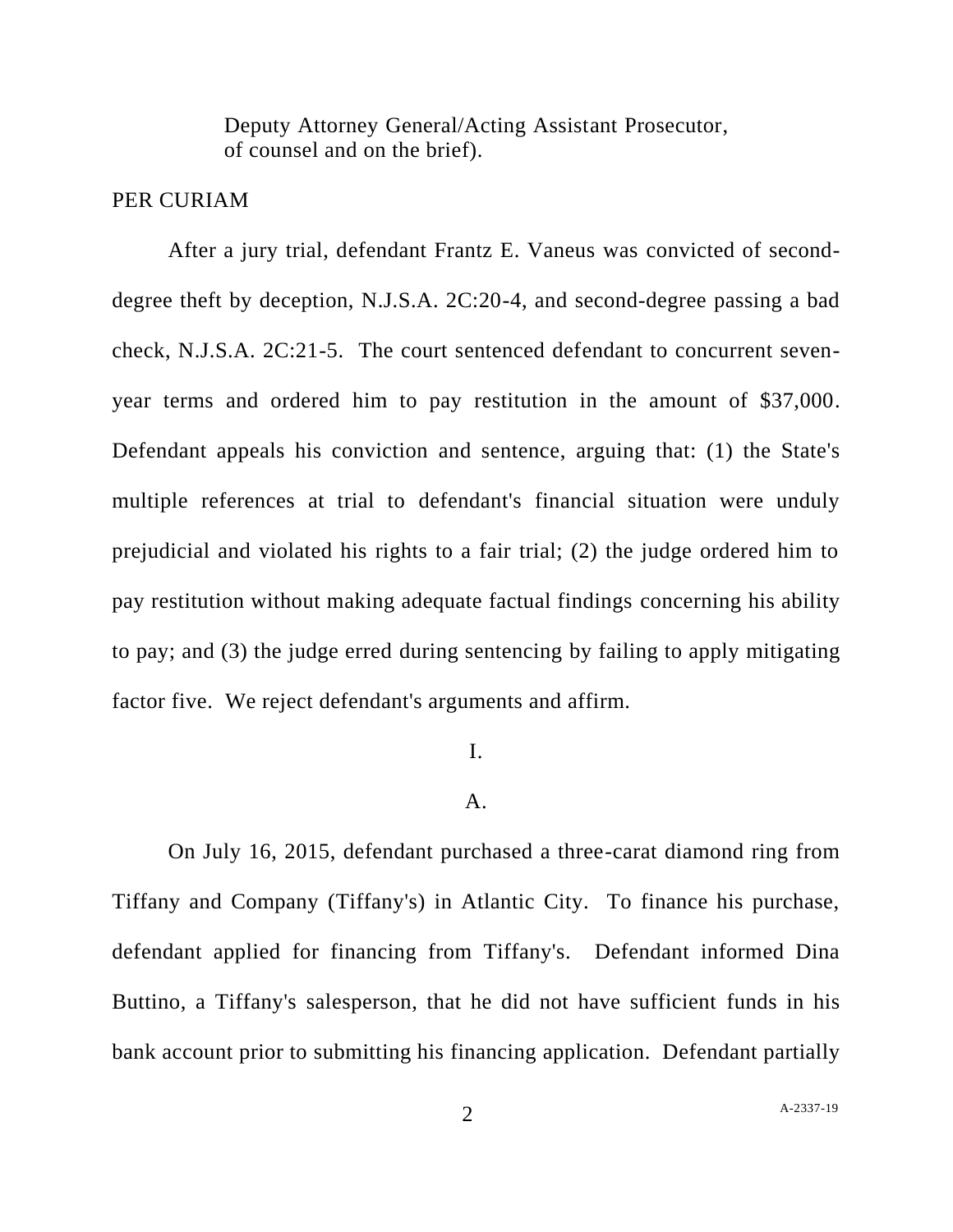completed the application, leaving the section of the application regarding his bank information incomplete. After defendant submitted additional information about a Chase bank account that he allegedly controlled, Tiffany's approved him for financing, subject to defendant making a \$89,880 down payment on the total purchase price of \$179,760, and then making twelve monthly payments, interest free, beginning September 2015. Defendant knew there were insufficient funds in his Chase account<sup>1</sup> to cover the \$89,880 check, and the record shows defendant also knew that Chase had blocked his access to the account as of June 1. In fact, defendant's Chase account was closed on July 13. Nonetheless, defendant told Buttino he expected to sell his business to raise the funds needed to pay for the ring.

On July 17, 2015, one day after he bought it from Tiffany's, defendant pledged the ring to a pawnshop as collateral for a short-term \$37,000 loan. The pawnshop contract required defendant to pay back the loan within four months. Twelve days later, Tiffany's fraud department began an investigation into defendant's financial status after learning that Chase did not honor defendant's check. The fraud department contacted defendant and he promised

<sup>&</sup>lt;sup>1</sup> The Chase account fluctuated between a high balance of twenty-five dollars on May 30 and a low balance of minus \$739.24 on June 30.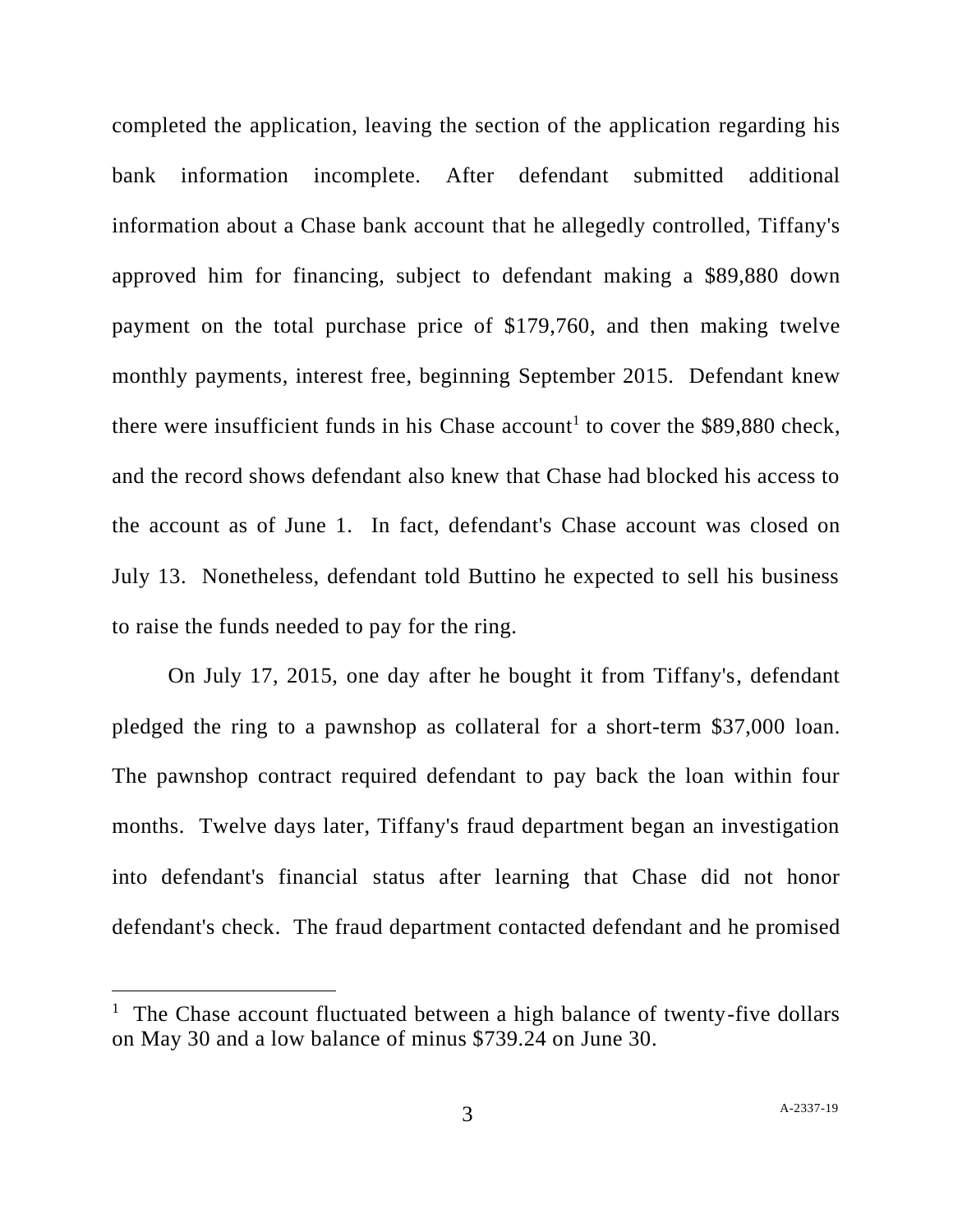to make a payment. After repeated calls from Tiffany's, defendant made no payments on the ring. Defendant did not pay the pawnshop either; the shop sold the ring after defendant's four-month deadline for repayment expired.

On April 5, 2016, Tiffany's reported the case to the Atlantic City Police Department. Defendant was charged with two felony counts: second-degree theft by deception and second-degree passing a bad check.

Defendant filed a motion in limine prior to trial. After the hearing, the judge limited testimony about defendant's financial status, finding that the State would only be permitted to show the jury defendant's banking relationship over the "four or five weeks in advance of this . . . rather sizable transaction . . . ." The judge went on to instruct counsel that "the State isn't going to be given a broad brush" and that it would be limited to use of "return[ed] checks . . . or other reasons to show lack of sufficient funds . . . ."

At trial, the State talked about defendant's financial condition in three contexts. During its opening, the State accused defendant of devising a "scheme to lie, cheat, and steal a Tiffany's diamond ring so [defendant could] use it to get what he really wanted, fast cash." During trial, the State raised defendant's financial status before the jury while questioning one witness and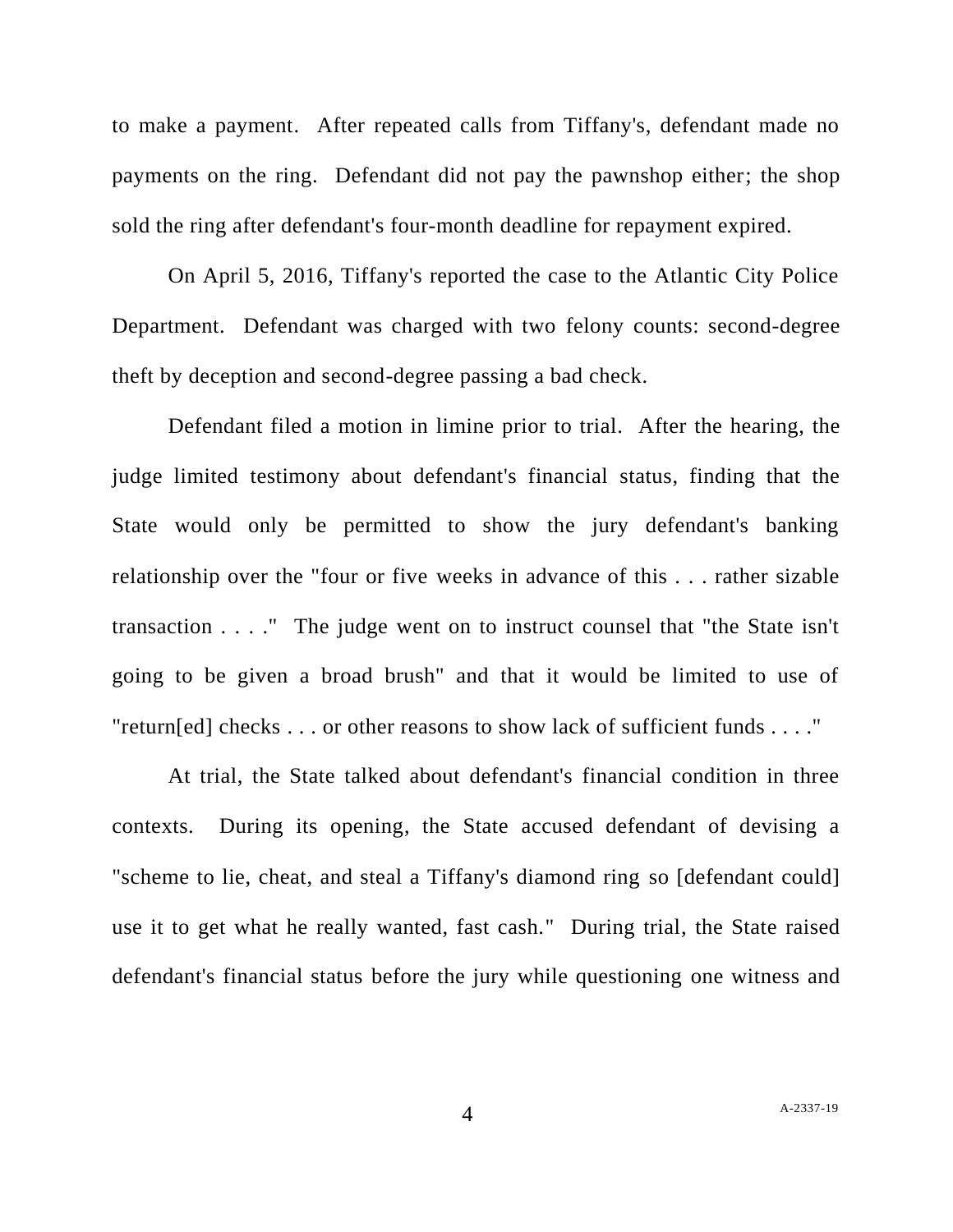cross-examining defendant. During closing arguments, the State brought up defendant's financial status no less than seven times to the jury.

As part of his charge, the judge instructed the jury as to defendant's state of mind: "[Defendant's] knowledge may be gathered from his acts and his conduct and from all he said and did at a particular time and place and from all of these surrounding circumstances . . . . You alone decide whether the facts and circumstances shown by the evidence support an inference [of defendant's guilt.]"

The jury found defendant guilty on both counts. At sentencing, the judge found aggravating factors three, six, and nine, giving each factor "significant" weight. In applying mitigating factors, the judge gave "slight" weight to factors one, two, and six. He also considered and expressly rejected mitigating factor five, which contemplates whether the victim "induced" or "facilitated" the defendant's actions. N.J.S.A. 2C:44-1(b)(5). The judge found mitigating factor five inapposite because Tiffany's did not facilitate the crime. The judge ultimately found the aggravating factors substantially outweighed the mitigating factors, and sentenced defendant to two concurrent seven-year sentences.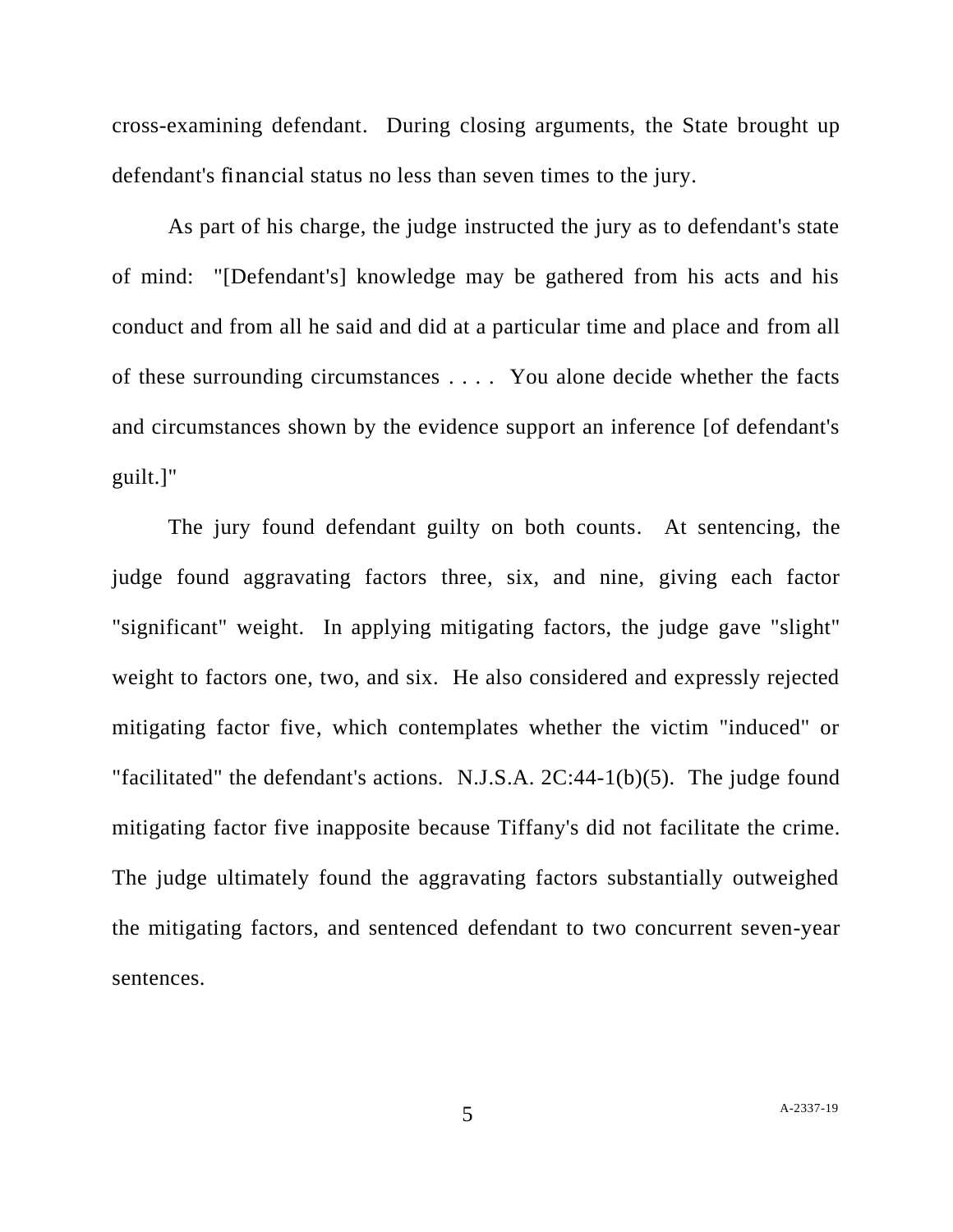After a restitution hearing, the judge took into consideration the presentence report, trial testimony, and N.J.S.A. 2C:44-2. The judge noted the presentence report showed defendant disclosed a monthly income of \$8,000 as the sole owner of his company, \$2,000 in his savings account, and holds a Bachelor of Science degree in finance from Pace University and a master's degree in business finance information from DePaul University. The judge considered defendant's testimony that he is "willing to pay the money no matter what [he] has to do[]" despite his financial struggles. He added that "the interest of justice requires the court to take into consideration the illgotten gain of the defendant as well as the harm done to the victim, albeit a corporate victim, in losing a stone, a gem of some significant value." Accordingly, the judge ordered restitution to Tiffany's in the amount of \$37,000 payable through the Department of Corrections.

On appeal, defendant makes the following arguments:

- I. DEFENDANT WAS DENIED A FAIR TRIAL WHEN THE PROSECUTOR WAS PERMITTED TO USE EVIDENCE OF DEFENDANT'S INSUFFICIENT FUNDS AND BANKING ACTIVITY TO SHOW DEFENDANT HAD NO APPARENT MEANS OF INCOME AND HENCE WAS LIKELY TO COMMIT A THEFT OFFENSE.
- II. DEFENDANT WAS DENIED AN APPROPRIATE RESTITUTION HEARING AT WHICH TO SET THE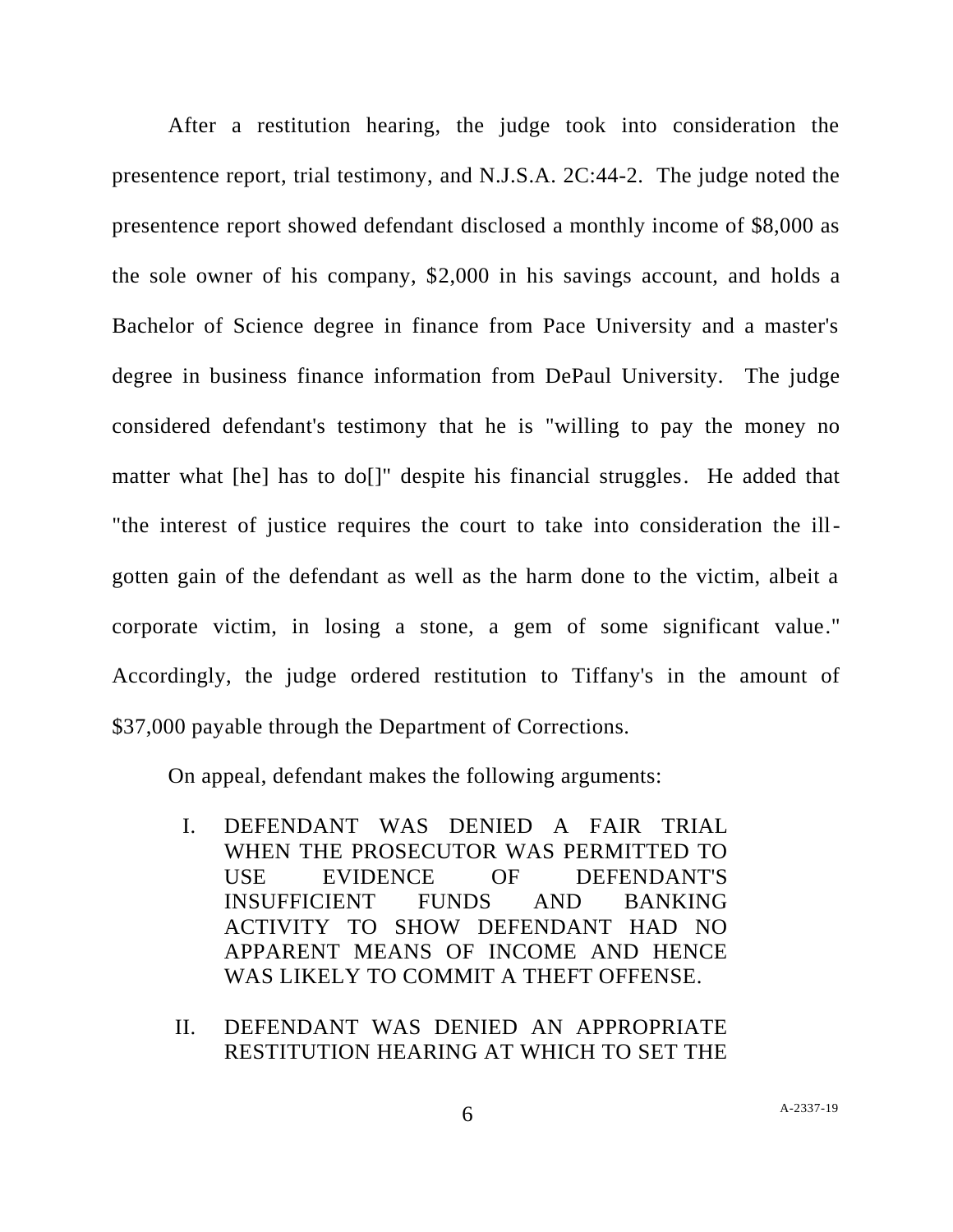AMOUNT OF THE VICTIM'S LOSS AND THE COURT ERRED IN FINDING THAT DEFENDANT WAS ABLE TO PAY THE RESTITUTIONARY AMOUNT OF \$37,000.

III. DEFENDANT'S SENTENCE OF SEVEN YEARS FOR THEFT BY DECEPTION AND PASSING A BAD CHECK IS EXCESSIVE AND MUST BE REDUCED BECAUSE THE TRIAL JUDGE ERRED IN HIS FINDING AND WEIGHING OF AGGRAVATED AND MITIGATING FACTORS.

# II.

#### A.

We begin with the well-established principle that "[e]videntiary decisions are reviewed under the abuse of discretion standard because, from its genesis, the decision to admit or exclude evidence is one firmly entrusted to the trial court's discretion." Est. of Hanges v. Metro. Prop & Cas. Ins. Co., 202 N.J. 369, 383-84 (2010). An abuse of discretion "arises on demonstration of 'manifest error or injustice[,]" Hisenaj v. Kuehner, 194 N.J. 6, 20 (2008) (quoting State v. Torres, 183 N.J. 554, 572  $(2005)$ ), or when "there has been a clear error of judgment[,]" State v. Brown, 170 N.J. 138, 147 (2001) (quoting State v. Marrero, 148 N.J. 469, 484 (1997)). In other words, a trial court is granted broad discretion to determine both the relevance of the evidence presented and whether its probative value is substantially outweighed by its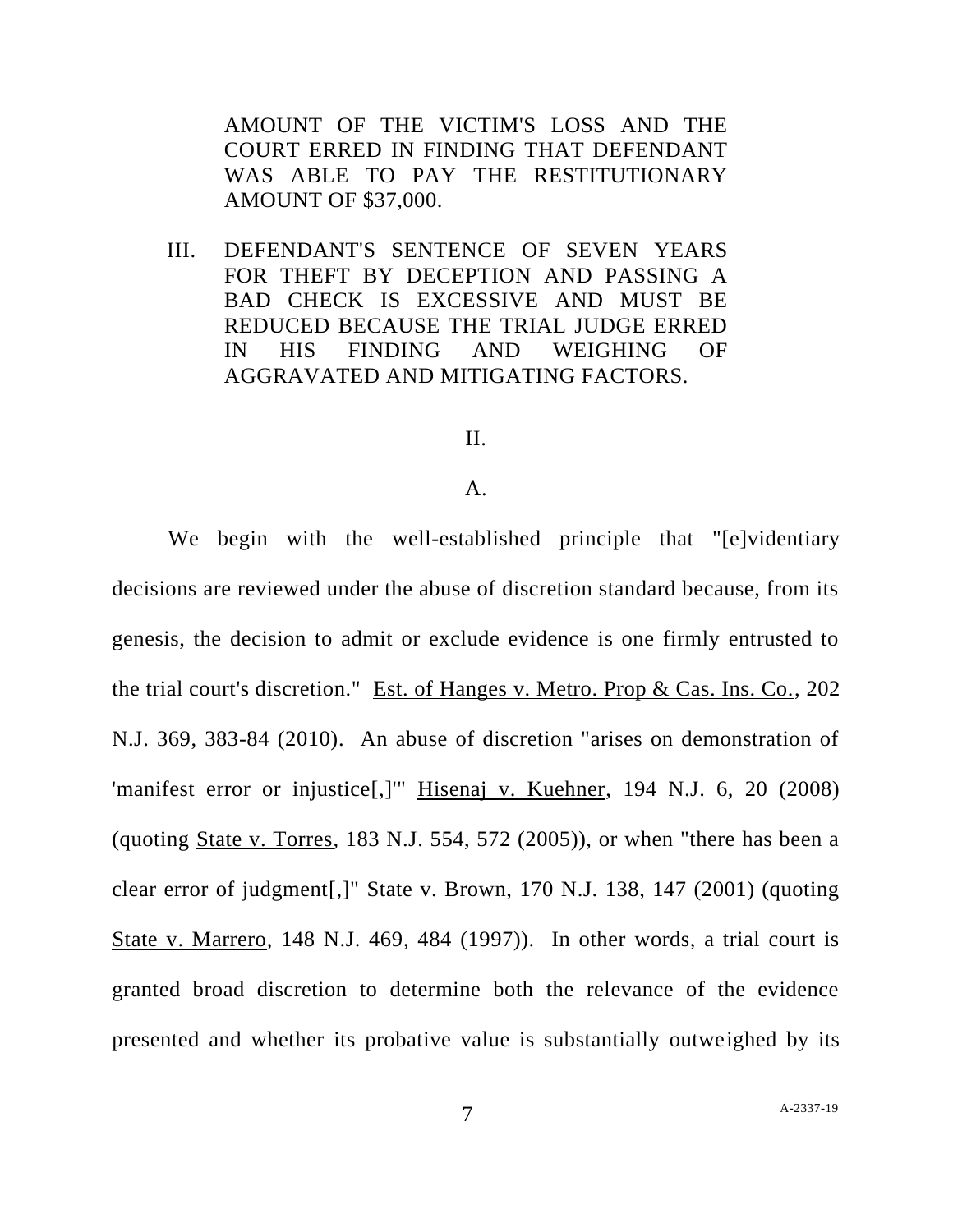prejudicial nature. Wymbs v. Twp. of Wayne, 163 N.J. 523, 537 (2000). However, if the party appealing did not make its objection to admission known to the trial court, we "will reverse an evidentiary ruling only if it 'was so wide off the mark that a manifest denial of justice resulted.'" Griffin v. City of E. Orange, 225 N.J. 400, 413 (2016) (quoting Green v. N.J. Mfrs. Ins. Co., 160 N.J. 480, 492 (1999)).

"The fundamental principle guiding the admission of evidence is relevance." State v. Weaver, 219 N.J. 131, 149 (2014). Evidence is relevant if it has "a tendency in reason to prove or disprove any fact of consequence to the determination of the action." N.J.R.E. 401. Nevertheless, even "relevant evidence may be excluded if its probative value is substantially outweighed by the risk of (a) undue prejudice, confusion of issues, or misleading the jury; or (b) undue delay, waste of time, or needless presentation of cumulative evidence." N.J.R.E. 403.

Defendant first argues that the State's multiple references to his financial situation at trial were unduly prejudicial under N.J.R.E. 403. Specifically, defendant contends that "the needless presentation of such cumulative evidence substantially outweighed its probative value." The parties do not dispute the relevancy of the evidence under N.J.R.E. 401; therefore, the

8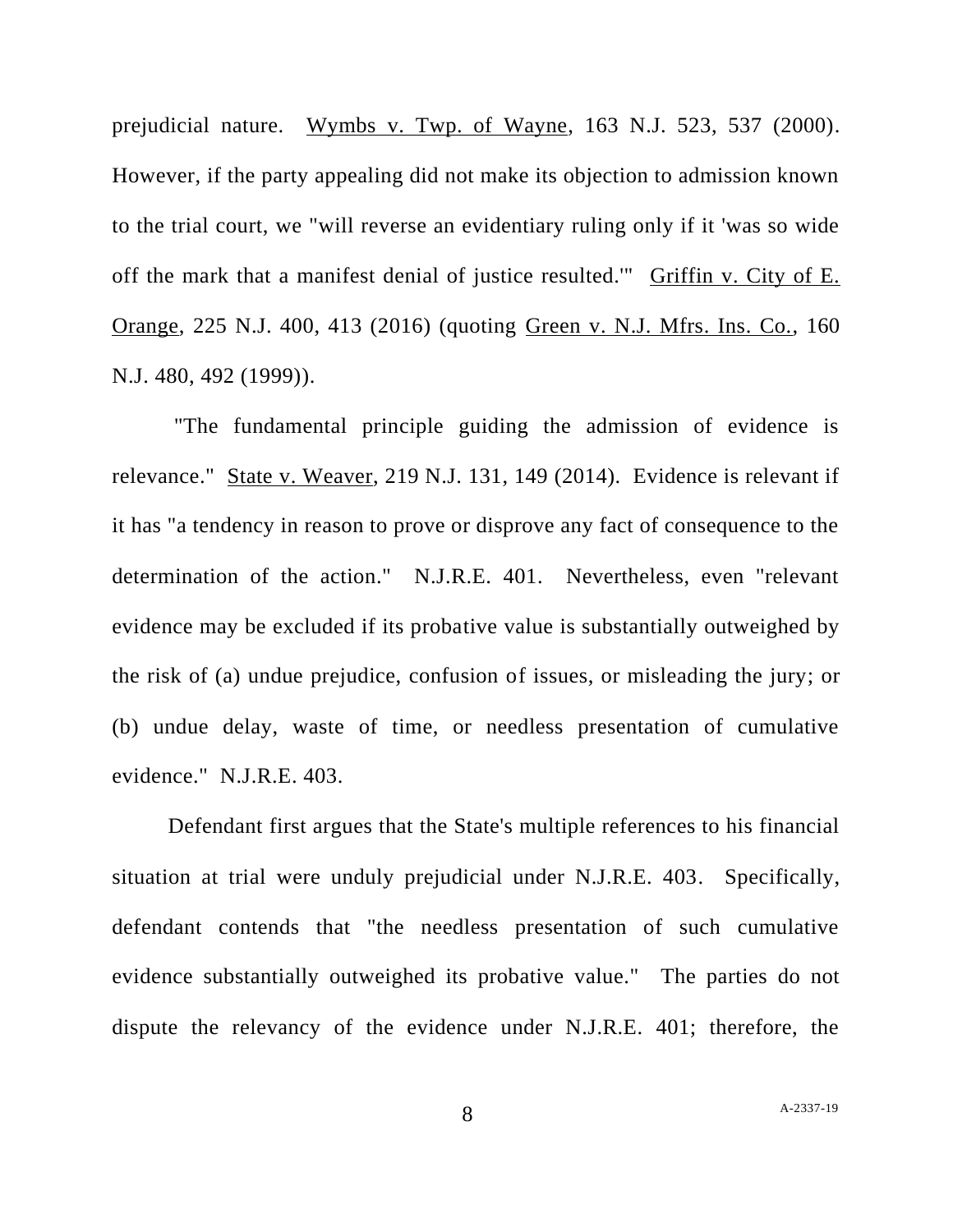primary question before us is whether the judge found that the probative value of the evidence was not substantially outweighed by the risk of undue prejudice.

At the motion in limine hearing, the judge limited the State's proofs to "returned checks . . . or other reasons to show insufficient funds." These limited proofs were directly relevant to the charges defendant faced, theft by deception and knowingly passing a bad check. The State presented defendant's financial records, including the Chase check which defendant bounced to Tiffany's, as well as bank statements showing his low account balances during the relevant time period. During summations, the State referenced defendant's misrepresentations to Tiffany's about his financial status. The State also argued inferences drawn from the financial proofs that were admitted into evidence during trial.

The judge gave the jury the standard charge, including the specific instructions applicable to theft by deception and knowingly passing a bad check. With respect to each charge against defendant, the court noted the elements which required proof of defendant's knowledge and intent and related to the jury what the State had to prove to find the defendant guilty. The judge's instructions gave the jury sufficient guidance such that the State's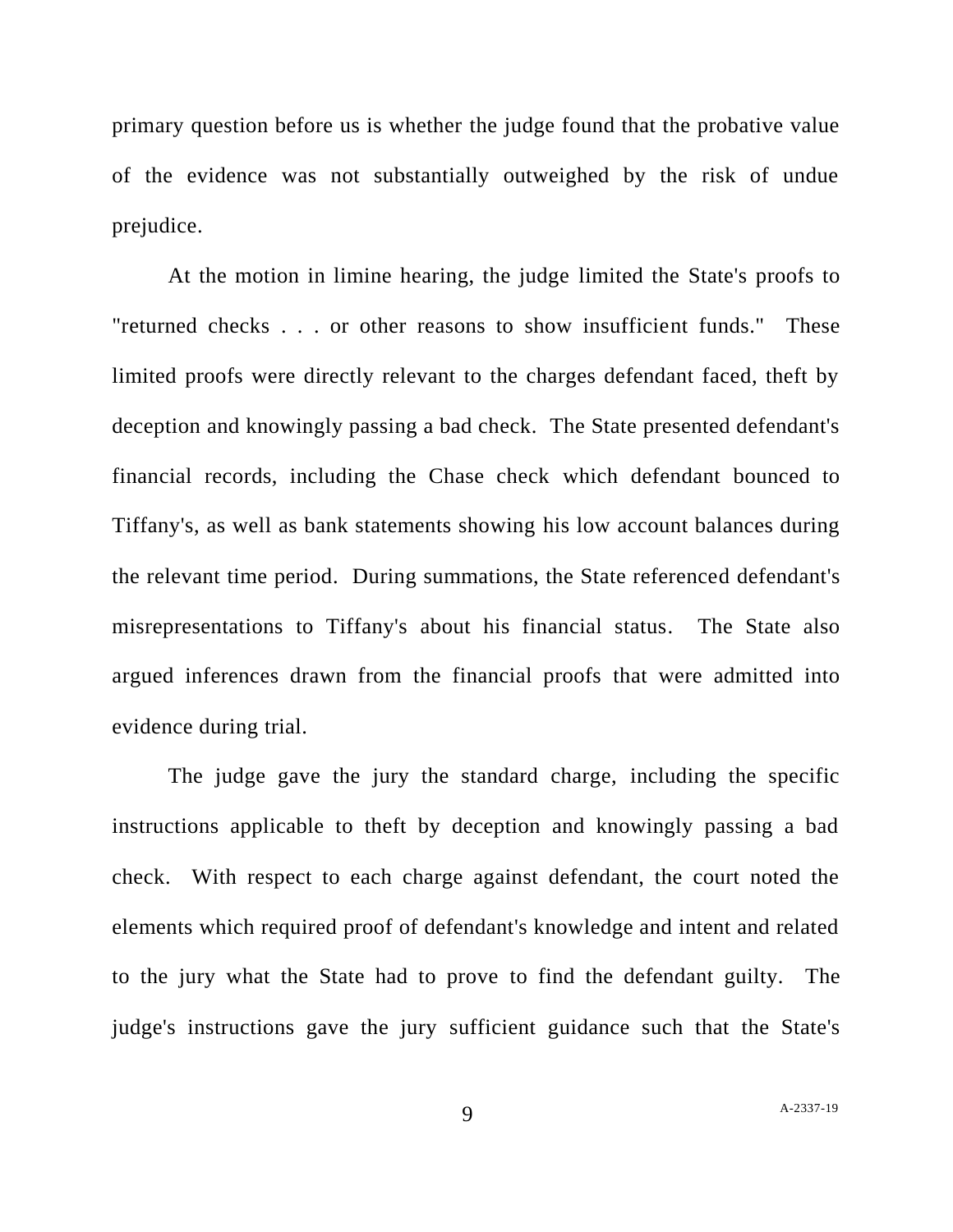multiple references did not have the "probable capacity to divert the minds of the jurors from a reasonable and fair evaluation of the basic issue of guilt or innocence." State v. Trinidad, 241 N.J. 425, 449 (2020) (quoting State v. Thompson, 59 N.J. 396, 421 (1971)). We conclude that the judge properly exercised discretion in finding that the probative value of the evidence was not "substantially outweighed" by "undue prejudice, confusion of issues, or misleading the jury . . . . " N.J.R.E. 403.

### B.

Defendant next argues the State's introduction of his impoverished status is inadmissible as a general proposition under State v. Mathis, 47 N.J. 455 (1966), and State v. Terrell, 359 N.J. Super. 241 (App. Div. 2003). We are not persuaded, and our review of the cases does not reveal any support for such a proposition.

In <u>Mathis</u> and Terrell, we held that it is improper for the State to use poverty or lack of financial means as evidence of a defendant's motive to commit a crime. Mathis, 47 N.J. at 472 ("[T]here must be something more than poverty to tie a defendant into a criminal milieu."); Terrell, 359 N.J. Super. at 247. Accordingly, "[t]he introduction of evidence regarding whether or not a defendant has a regular source of income is, when a collateral issue,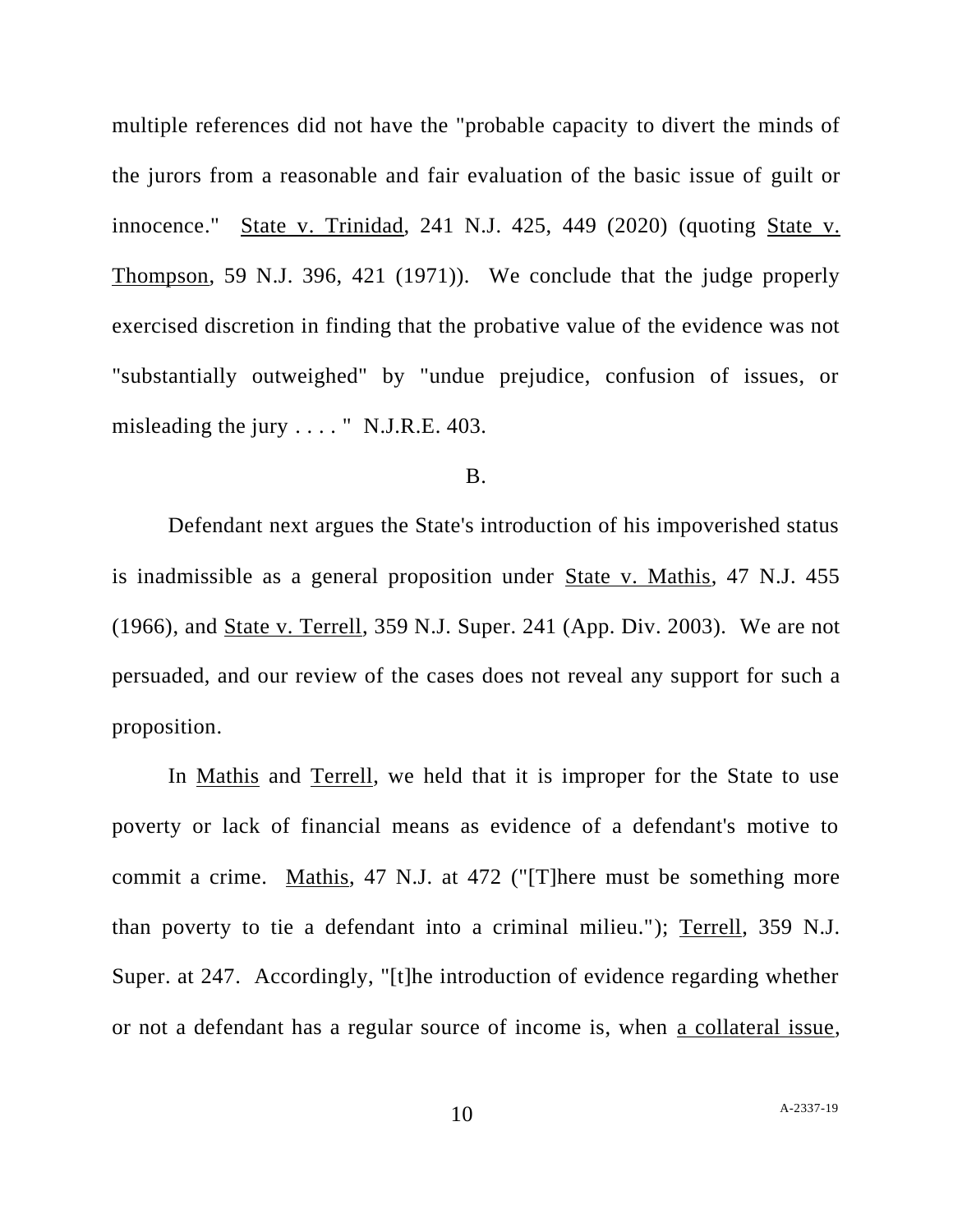prohibited in any form[,]" because a defendant's poverty or lack of income cannot be used to establish a criminal motive. Terrell, 359 N.J. Super. at 247 (emphasis added). See also Mathis, 47 N.J. at 471-72 (holding that presenting witnesses and inquiring of defendant's lack of funds were a collateral inquiry that was not germane to the case and, thus, prejudicial to the defendant).

Defendant was charged with theft by deception under N.J.S.A. 2C:20-4. "A person is guilty of theft if he purposely obtains property of another by deception." N.J.S.A. 2C:20-4. "A person deceives if he purposely: (a) [c]reates or reinforces a false impression, including false impressions as to law, value, intention or other state of mind . . . ." Ibid. The Model Jury Charges also require the State to "prove beyond a reasonable doubt" that "not only must defendant's [statements] have been false, but defendant must have known of [its] falsity." See Model Jury Charges (Criminal), "Theft by Deception (N.J.S.A. 2C:20-4)" (rev. Apr. 15, 2013).

Defendant was also charged with passing a bad check in violation of N.J.S.A. 2C:21-5. N.J.S.A. 2C:21-5 provides that "[a] person who issues or passes a check . . . for the payment of money . . . knowing that it will not be honored by the drawee, commits an offense [of passing a bad check.]" Thus, the State must show the person issued or passed a bad check and he or she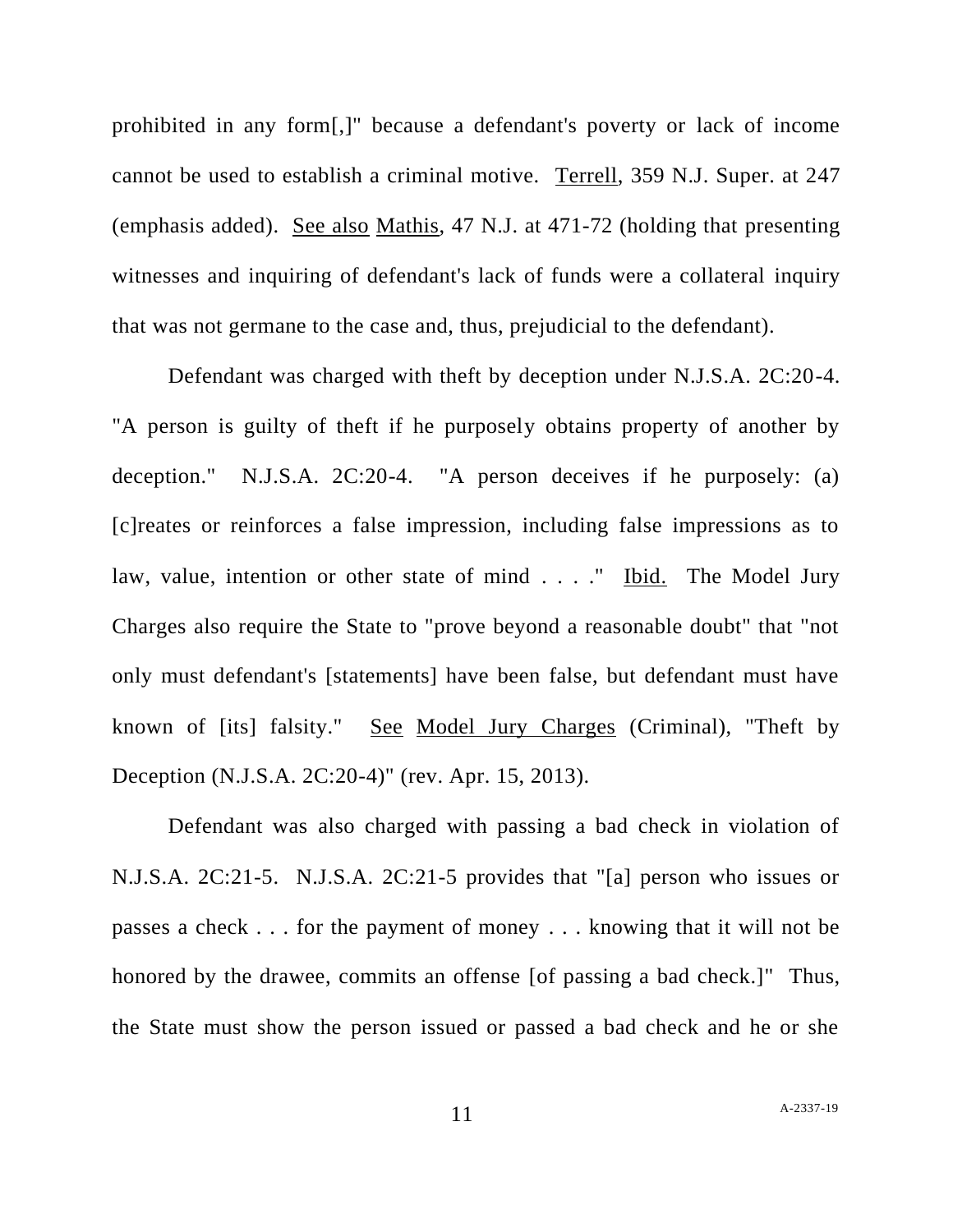knew it would not be honored by the drawee, but proof of fraudulent intent is not required. State v. Kelm, 289 N.J. Super. 55, 59 (App. Div. 1996).

Defendant's financial status and his knowledge thereof were necessary to prove certain elements of theft by deception and passing a bad check; therefore, these were not collateral issues. See N.J.S.A. 2C:20-4. See also N.J.S.A. 2C:21-5. The holdings of Mathis and Terrell do not bar admission of evidence of defendant's financial problems where the evidence is needed to prove the requisite elements of a crime. The cases stand for the principle that the State cannot argue that defendants are more inclined to commit crimes because they lack financial resources. Here, the State's references to defendant's lack of financial resources led to the permissible inference that defendant knew he didn't have the money before he persuaded Tiffany's to sell him the ring and bounced the Chase check to pay for it. Unlike the facts of Mathis and Terrell, the State's references to defendant's status do not suggest a general inclination on defendant's part to commit a crime because of financial difficulties. The evidence was essential to prove requisite elements of both crimes.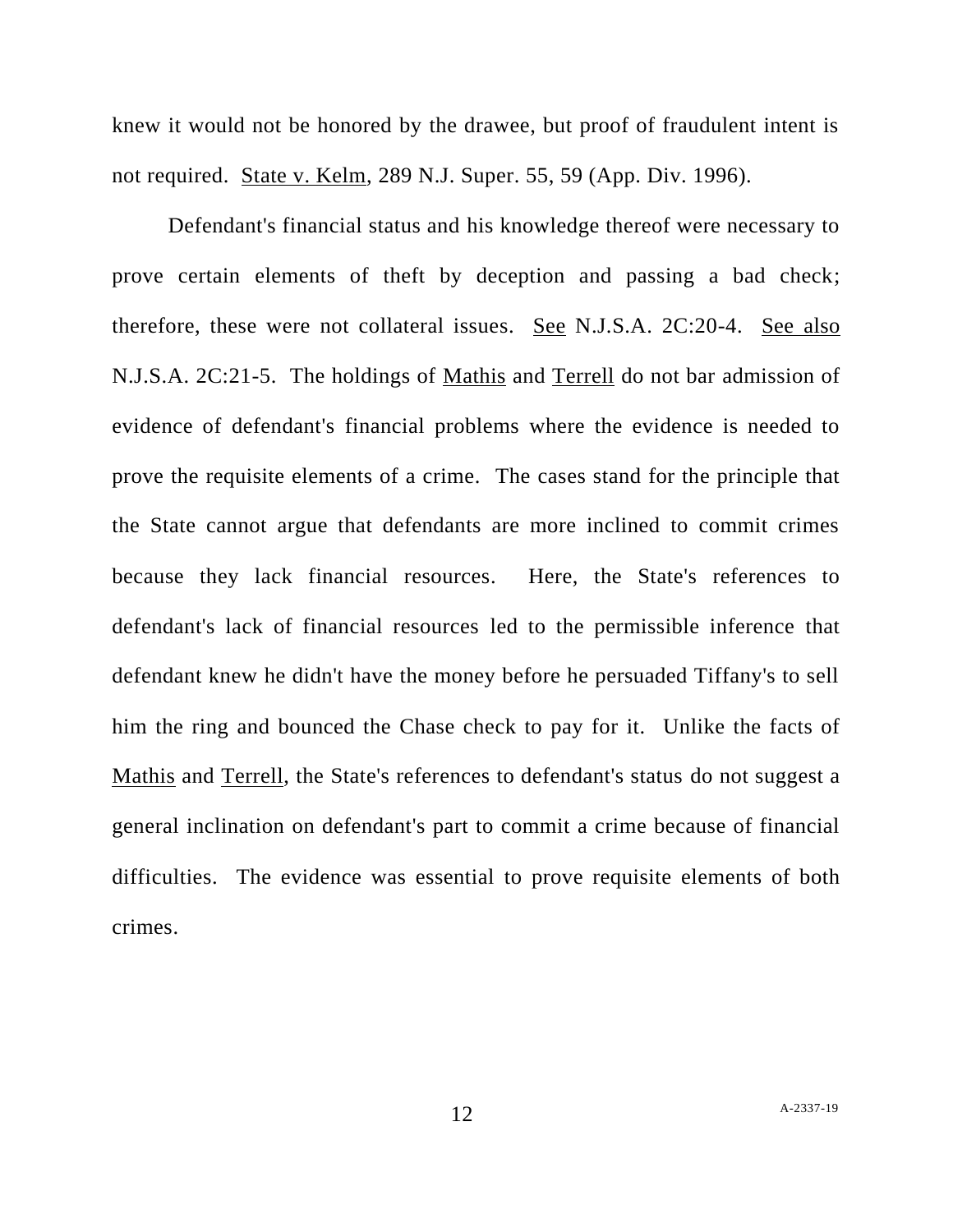Defendant further contends the trial judge failed to give adequate limiting instructions to the jury concerning the financial references. The record shows that at the charge conference, the following colloquy took place:

> THE COURT: I have not yet drafted a limiting instruction . . . which I offered to the parties in the event that the non-sufficient notices were coming in. [The] State didn't use them, didn't make [any] reference to them. [Defense counsel], the objection that you raised, it would appear it's been mooted at this point.

DEFENSE COUNSEL: Yes, Judge.

THE COURT: So[,] I won't give any kind of limiting instruction. [The jury] can take from the evidence that came in what they will.

The judge noted that the documentary evidence which defense sought to limit, insufficient funds notices, were not introduced by the State, nor used in any way. At that point in the charge conference, both the judge and counsel considered defendant's pending objection moot. To the extent that we consider this point on appeal, one which was not raised below, we do not find the absence of a specific limiting instruction to the jury to be plain error "clearly capable of producing an unjust result." R. 2:10-2.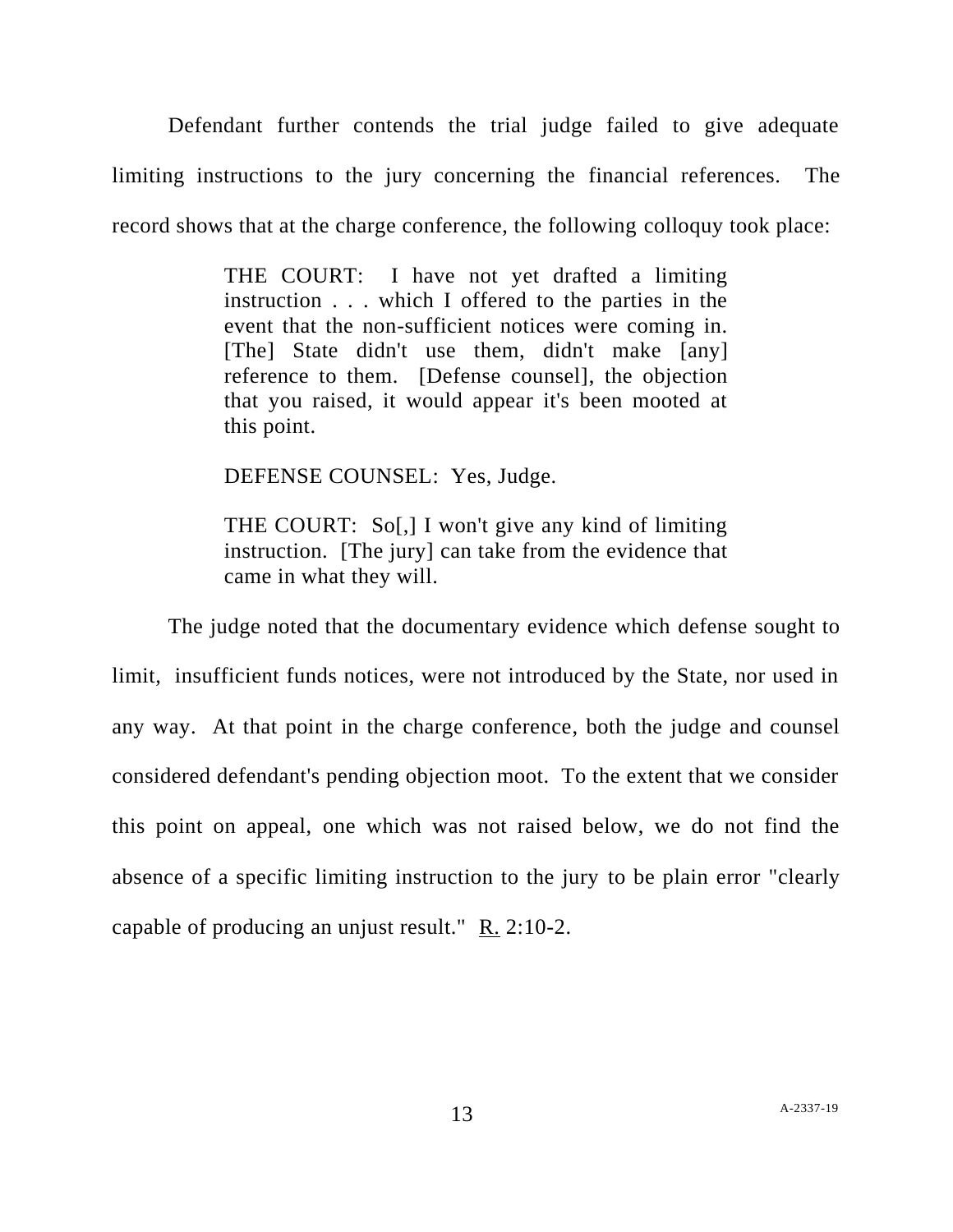Defendant next argues the trial judge ordered him to pay restitution without making adequate factual findings into his ability to pay. An order of restitution is discretionary and entitled to our deference on appeal. State v. Harris, 70 N.J. 586, 595 (1976). However, if nothing in the record reflects the trial court's consideration of the defendant's ability to pay, remand is warranted. See State v. Pessolano, 343 N.J. Super. 464, 479 (App. Div. 2001). "A court in determining the amount of restitution is required to consider defendant's financial resources, including likely future earnings and ability to pay." State v. Orji, 277 N.J. Super. 582, 589 (App. Div. 1994) (citing N.J.S.A.  $2C:44-2(c)(2)$ ). N.J.S.A.  $2C:44-2(c)(2)$  provides:

> In determining the amount and method of payment of restitution, the court shall take into account all financial resources of the defendant, including the defendant's likely future earnings, and shall set the amount of restitution so as to provide the victim with the fullest compensation for loss that is consistent with the defendant's ability to pay.

The record shows the judge applied the standard, established the amount of the victim's losses and considered defendant's ability to pay. In State v. Oriji, we affirmed a restitution award where:

> [t]here was evidence in the [presentence report] that defendant [had] a bachelor's degree in marketing and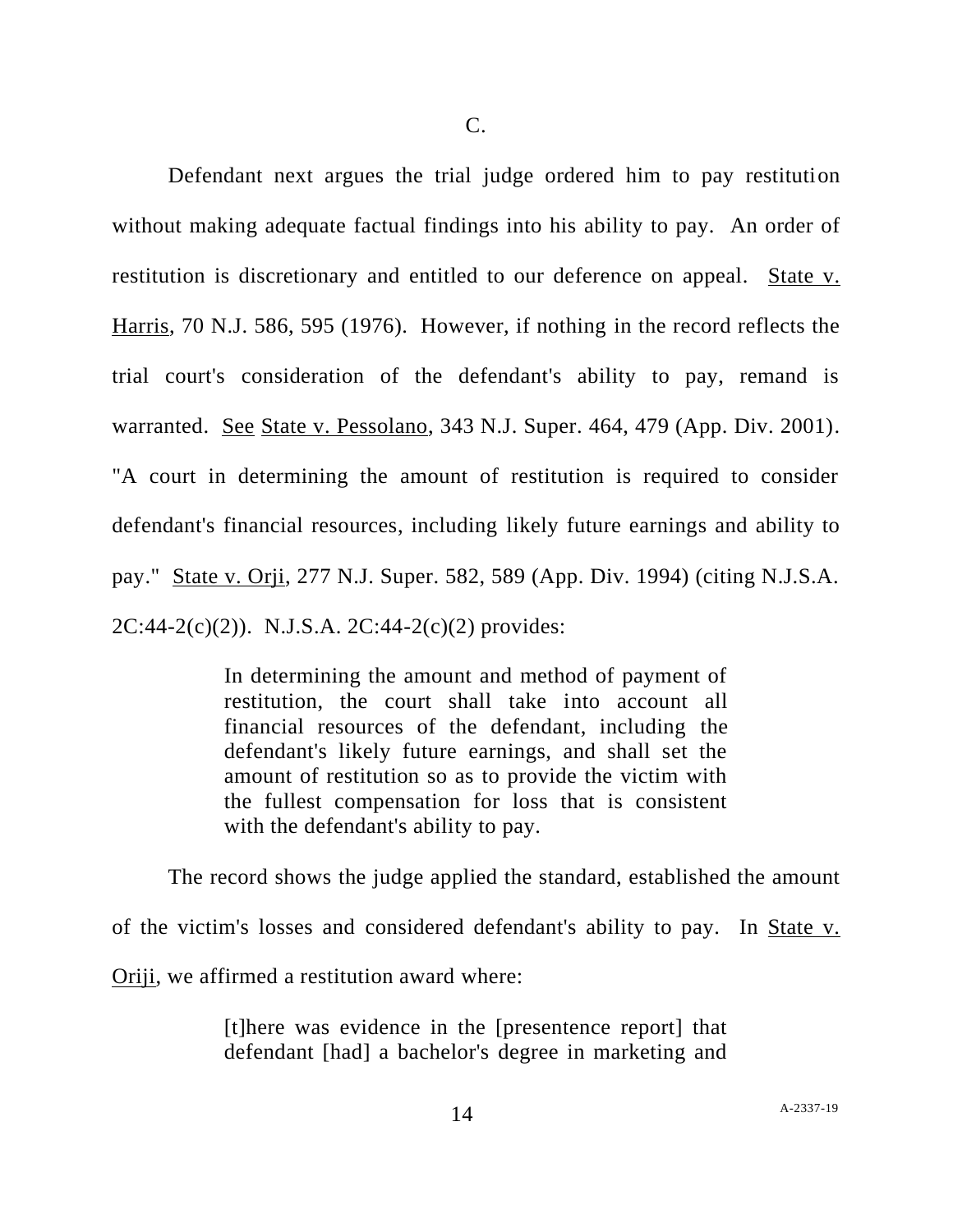[was] gainfully employed as the owner-operator of a limousine-taxi service. From this evidence the judge properly could have inferred that defendant had the ability to pay the restitution ordered.

[277 N.J. Super. at 589].

The sentencing judge considered defendant's academic accomplishments and his business enterprise when evaluating defendant's ability to pay. We defer to the judge's findings and find no abuse of discretion on this record.

#### D.

Defendant finally argues the judge erred by rejecting the application of mitigating factor five during sentencing. Specifically, defendant contends that Buttino's conduct in granting defendant a Tiffany's credit line despite his apparent lack of financial resources, "induced or facilitated" the commission of the crime and should have been considered when determining whether to apply mitigating factor N.J.S.A. 2C:44-1(b)(5). We are not persuaded.

We review a court's sentence for an abuse of discretion. State v. Jones, 232 N.J. 308, 318 (2018). We defer to the sentencing court's factual findings and do not "second-guess" them. State v. Case, 220 N.J. 49, 65 (2014). If the sentencing court "follow[ed] the [Criminal] Code and the basic precepts that channel sentencing discretion[,]" the reviewing court should affirm the sentence, so long as the sentence does not "shock the judicial conscience."

15 A[-2337-19](#page-0-0)